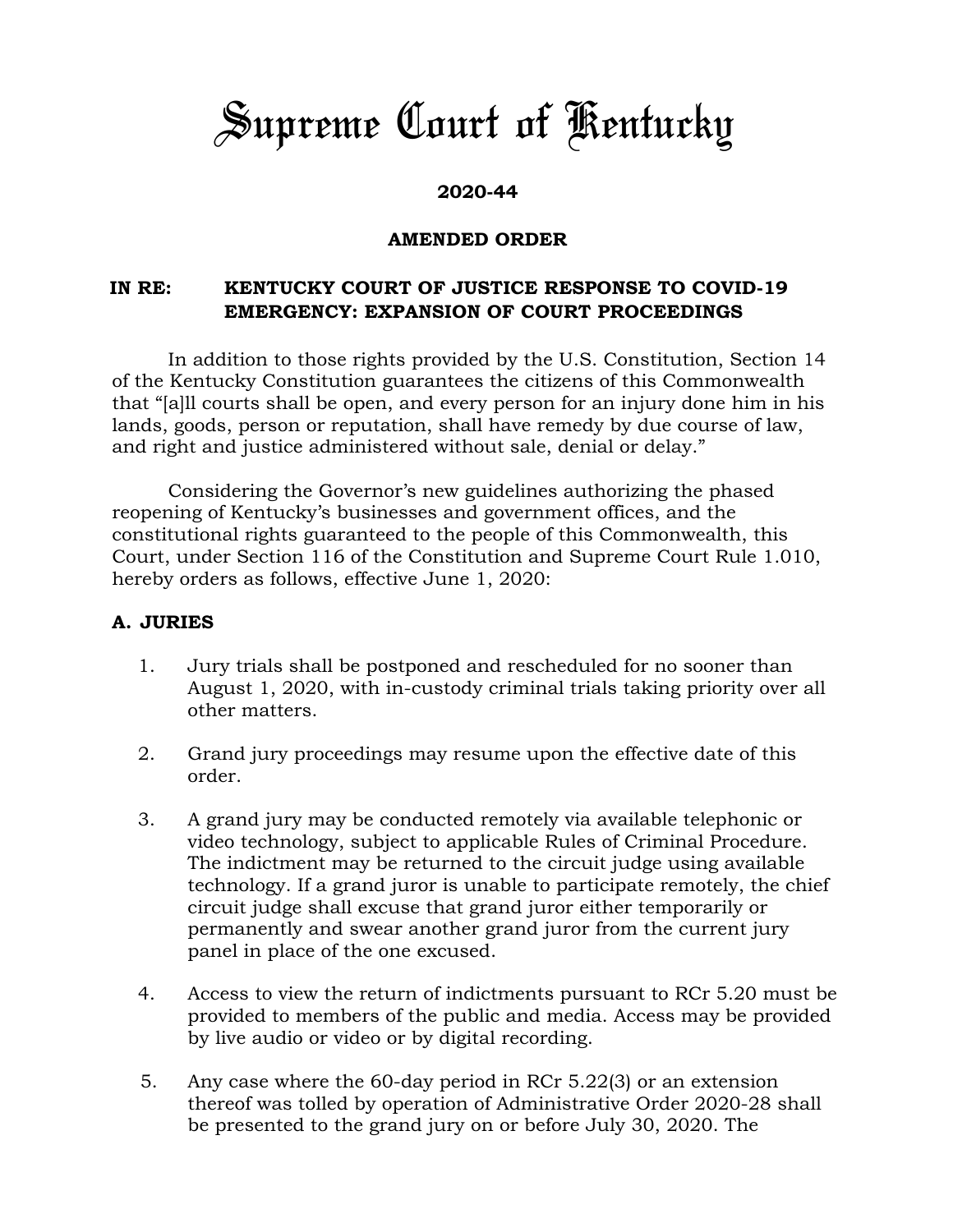Commonwealth's Attorney is encouraged to give priority to cases where the defendant is in custody and proceedings have been tolled by the Supreme Court's response to the COVID-19 emergency.

- 6. Existing grand jury panels may be extended at the discretion of the court, subject to the 20-day limitation set out in AP Part II, Sec. 19(3).
- 7. If an existing grand jury panel is unable to be extended, juror education shall be conducted by one of the following formats, as directed by the chief circuit judge, by:
	- a. Requiring jurors to read juror reporting information posted on each county's juror information page on the Kentucky Court of Justice website or requiring jurors to watch the statewide videos entitled "Jury service: A jury of your peers starts with you" (Video #2) and "Jury service: A fair trial starts with you" (Video #3) on the Jury Service page located on the Kentucky Court of Justice website; or
	- b. Requiring jurors to attend a video or audio orientation using telephonic or video technology such as Zoom, Skype, etc., which shall be conducted in the same manner as an in-person jury orientation; or
	- c. Requiring jurors to report in person for orientation, but in no event can the number of persons present in the designated juror orientation area exceed 33% of its occupancy capacity. Jury panels shall be subdivided into smaller groups so that there is six feet distance between all jurors in the designated juror orientation area at all times. The Jury Management Program may be utilized for grouping.

The Chief Circuit Judge shall ensure that each designated juror orientation area is demarked with six-foot spacing to maintain appropriate social distancing and shall require jurors to report in smaller groups with staggered reporting times.

- 8. Jurors who are ill, caring for someone who is ill, or in a high-risk category shall have their jury service postponed to a later date. The court should document the reason as COVID-19 for the postponement of service.
- 9. Jurors who are unable to wear a facial covering because doing so would pose a serious threat to their health or safety shall have their jury service postponed to a later date. The court should document the reason as COVID-19 for the postponement of service.
- 10. Jurors who were laid off, became unemployed, or otherwise suffered an economic loss due to the COVID-19 pandemic, and who show they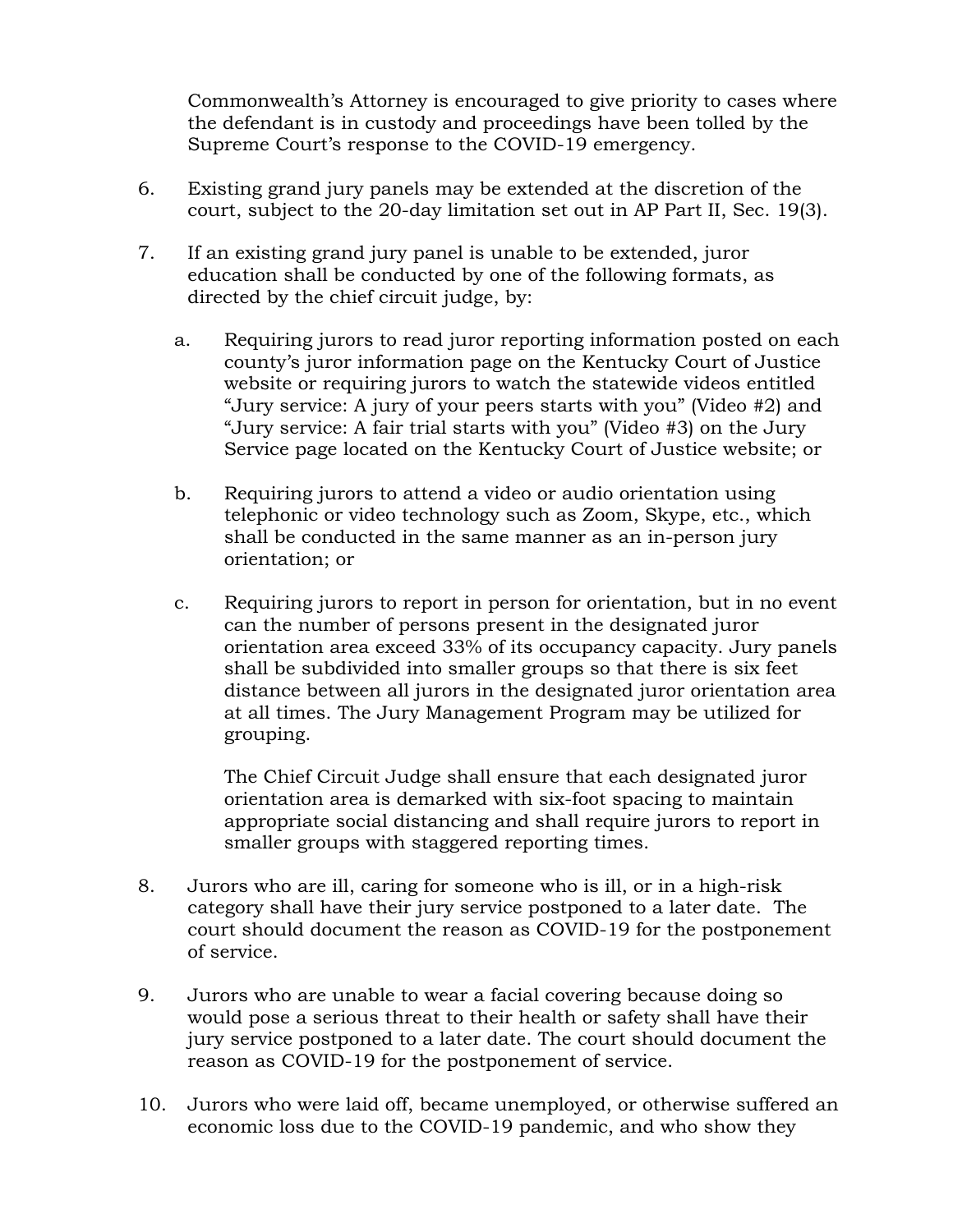would suffer further economic loss as a result of jury service, shall be excused for undue hardship.

- 11. Juror qualification forms shall be reviewed prior to the first day of service and any jurors who meet the criteria under sections 8, 9, or 10 of this Order shall have their service postponed or be excused prior to reporting.
- 12. The following health and safety precautions for grand jury proceedings must be followed:
	- a. Proceedings must be conducted in a large ventilated space. If the designated area is not large enough, then grand jury proceedings shall be conducted in the courtroom. The number of persons present in the designated area shall not exceed 33% of its occupancy capacity.
	- b. All jurors will be required to wear facial coverings while inside the court facility.
	- c. The judge presiding over the grand jury and the Commonwealth Attorney shall ensure that each designated area is demarked with six-foot spacing to maintain appropriate social distancing
	- d. Any common area in the court facility that cannot be configured to maintain appropriate social distancing must be closed.
	- e. The proceedings must be scheduled so as to reduce the number of individuals entering, exiting, or gathering at a certain time; and
	- f. At the conclusion of the proceedings, the presiding judge shall ensure the microphones, tables, and other exposed surfaces are thoroughly cleaned and disinfected as provided by the COVID-19 Health and Safety Requirements for the Expansion of Operations for the Kentucky Court of Justice, Administrative Order 2020-39.

#### **B. CIVIL MATTERS**

1. **Evictions.** In accordance with Kentucky Governor Andy Beshear's Executive Order 2020-257, as amended by Executive Order 2020-323, suspending evictions from residential premises within the Commonwealth for failure to pay rent and directing law enforcement officers to cease enforcement of any such orders of eviction for the duration of the State of Emergency under Executive Order 2020-215; and, Public Law 116-136 (the "CARES Act"), imposing a moratorium on the initiation of actions for eviction from certain residential properties for nonpayment of rent or other fees or charges, and notwithstanding the exceptions in subsection (d) below, this Court orders as follows: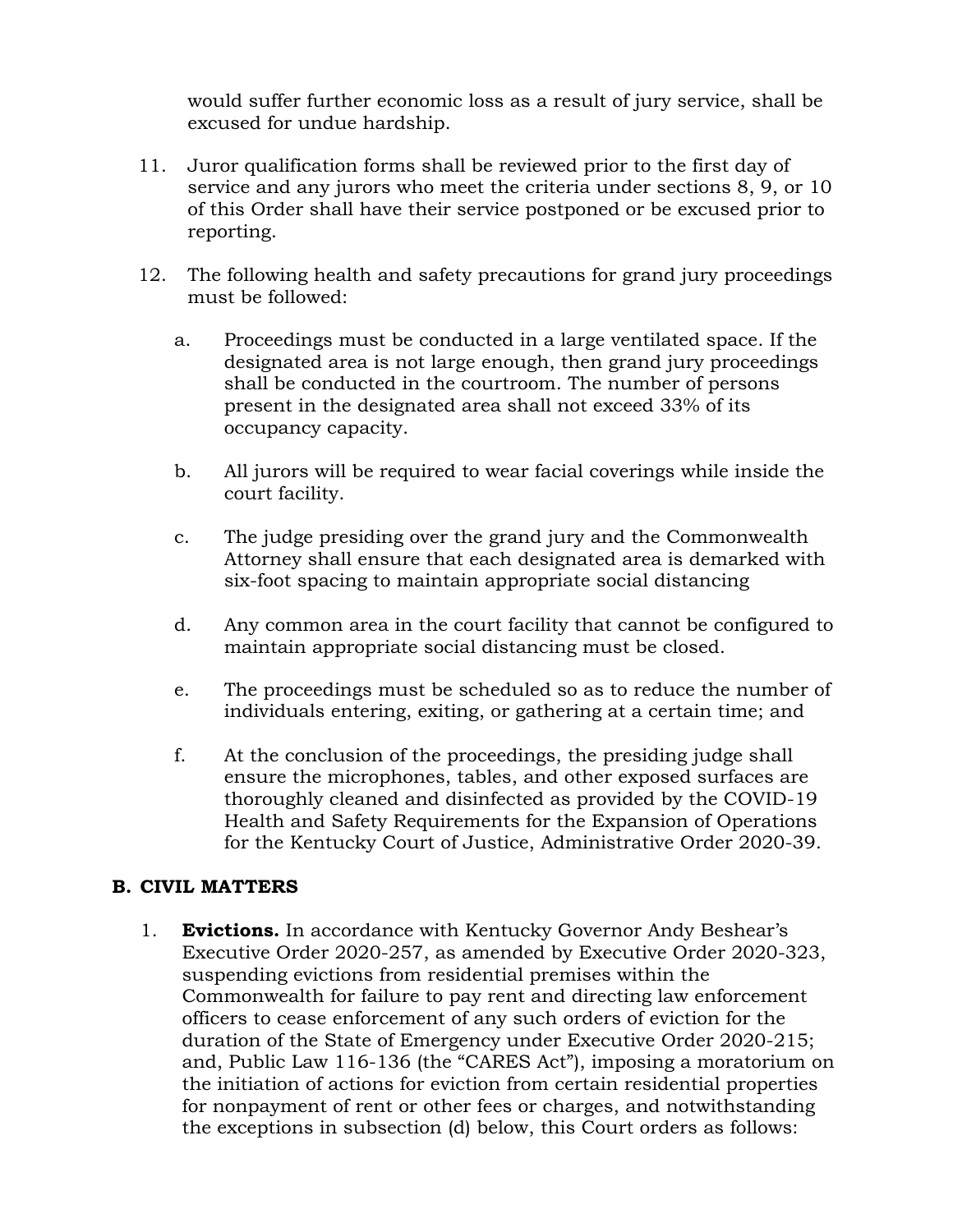- a. Until the expiration of the State of Emergency declared in Executive Order 2020-215, evictions from all residential premises for nonpayment of rent are *suspended*, and filings related to any such eviction shall not be accepted by the circuit court clerk.
- b. Until the expiration of the State of Emergency or July 25, 2020, whichever is later in time, evictions for nonpayment of rent or other fees or charges from "covered dwellings," as defined in Section 4024 of the CARES Act, are *prohibited*, and filings related to any such eviction shall not be accepted by the circuit court clerk.
- c. Until the expiration of the State of Emergency or the expiration of the forbearance granted under Section 4023 of the CARES Act, whichever is later in time, evictions for nonpayment of rent or other fees or charges from dwelling units located in or on residential multifamily properties subject to federally backed multifamily mortgage loans that are in forbearance are *prohibited*, and filings related to any such eviction shall not be accepted by the circuit clerk.
- d. Upon the effective date of this Order, the following may be filed and the action allowed to proceed if the filing is accompanied by the AOC form 1026.1 ("Verification of Compliance"), as provided under subsection (e):
	- i. Notices of, or any motions or other papers related to, voluntary dismissal of an eviction action pursuant to CR 41.01;
	- ii. Pleadings, motions, or other papers associated with an eviction from residential premises for which the Office of the Governor has granted the Plaintiff an exemption from the suspension of evictions under Executive Order 2020-257, paragraph 5;
	- iii. Pleadings, motions, or other papers associated with an eviction from residential premises for a reason other than nonpayment of rent or other fees or charges; and
	- iv. Pleadings, motions, or other papers associated with an eviction from non-residential premises.
- e. The plaintiff in any action for eviction, when filing pleadings, motions, or other papers, shall verify, using AOC form 1026.1 ("Verification of Compliance"), that the action meets one of the criteria set out in  $(d.)(i.)$  - (iv.) of this section. The AOC-1026.1 shall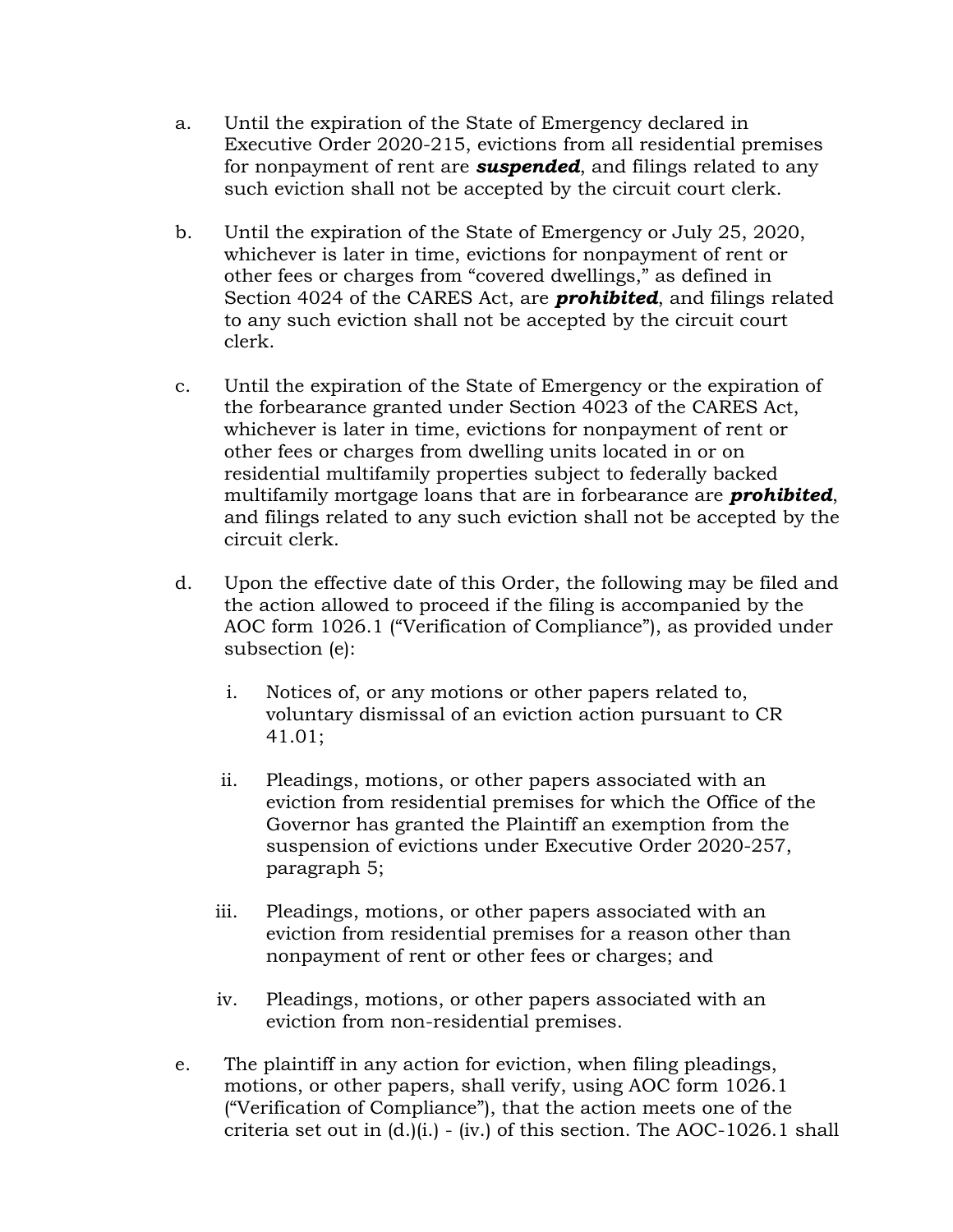be filed with every eviction filing, and the circuit court clerk shall reject any such filing unless it is accompanied by the AOC-1026.1. The fillable version of this form can be found at kycourts.gov on the Legal Forms page under the Resources tab.

- f. In the event that pleadings, motions, or other papers are filed in an eviction action that has not met the criteria set out in  $(d,)(i)$  - (iv.) of this section, the action shall be deemed by the presiding judge to violate this Order and sanctions may be imposed, up to and including dismissal, award of attorneys' fees, and other appropriate sanctions as determined by the court.
- g. Nothing in this Order shall be interpreted to suspend or otherwise excuse an individual's duty to pay rent or to comply with any other obligation under tenancy.
- 2. **Judicial Sales**. Upon the effective date of this Order and with the authorization of the Chief Circuit Judge, judicial sales pursuant to Administrative Procedures of the Court of Justice (AP) Part IV may resume.
	- a. All sales conducted in-person must meet the health and safety measures required by Kentucky Supreme Court Administrative Order 2020-43, "Kentucky Court of Justice Response to COVID-19 Emergency – Health and Safety Requirements for the Expansion of Court Operations," including but not limited to, the requirements for facial coverings, limited occupancy capacity, social distancing, and cleaning/disinfecting. The Chief Circuit Judge must ensure that the master commissioner is observing and enforcing the health and safety measures required by Administrative Order 2020-43.
	- b. Notwithstanding AP Part IV, Section 5 (3), when conducting sales in-person, the advertisement shall include a brief description of the COVID-19 health and safety measures that must be observed.

## **C. FAMILY MATTERS**

- 1. **Child Support.** Until October 1, 2020, judges shall give priority to the following child support matters:
	- a. Cases that are determining paternity;
	- b. Cases establishing initial child support obligations;
	- c. Cases that are being reopened; and